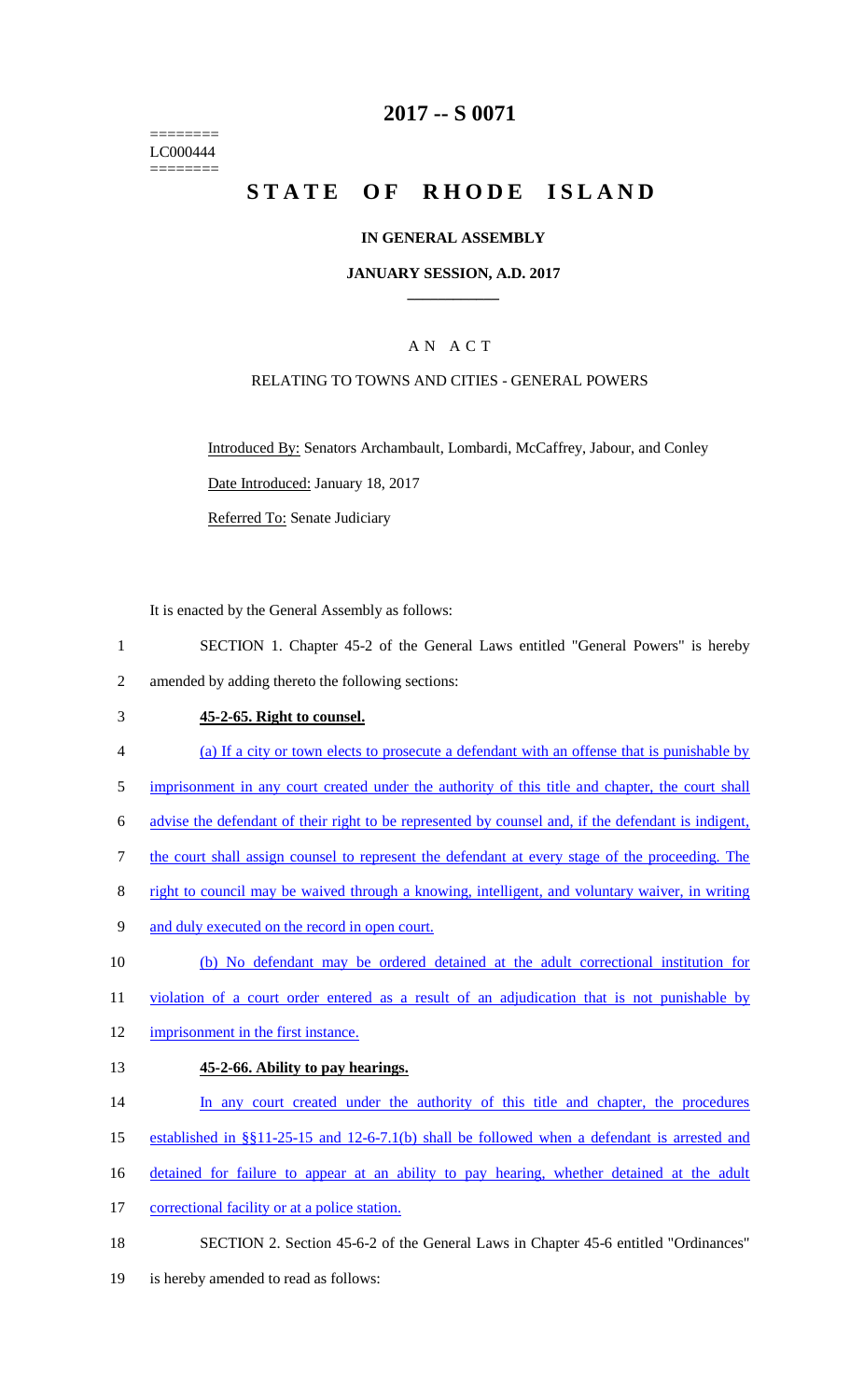## 1 **45-6-2. Imposition of penalties for ordinance violations.**

 Town and city councils may impose penalties for the violation of ordinances and regulations, not exceeding in amount five hundred dollars (\$500) or imprisonment not exceeding thirty (30) days in some jail or house of correction, and/or require restitution in cases involving property damage or personal injury in an amount up to twenty-five hundred dollars (\$2,500) 6 and/or for voluntary require community restitution for a town or city agency not-for-profit entity 7 for not more than ten (10) days fifty (50) hours for any one offense, unless other penalties or 8 penalties within other limits are specially prescribed by statute, to be prosecuted by some officer appointed for that purpose, and to be recovered to the use of the town or city, or of the person or persons, and in the proportions, that the councils in their ordinances and regulations designate. SECTION 3. This act shall take effect upon passage.

#### ======== LC000444 ========